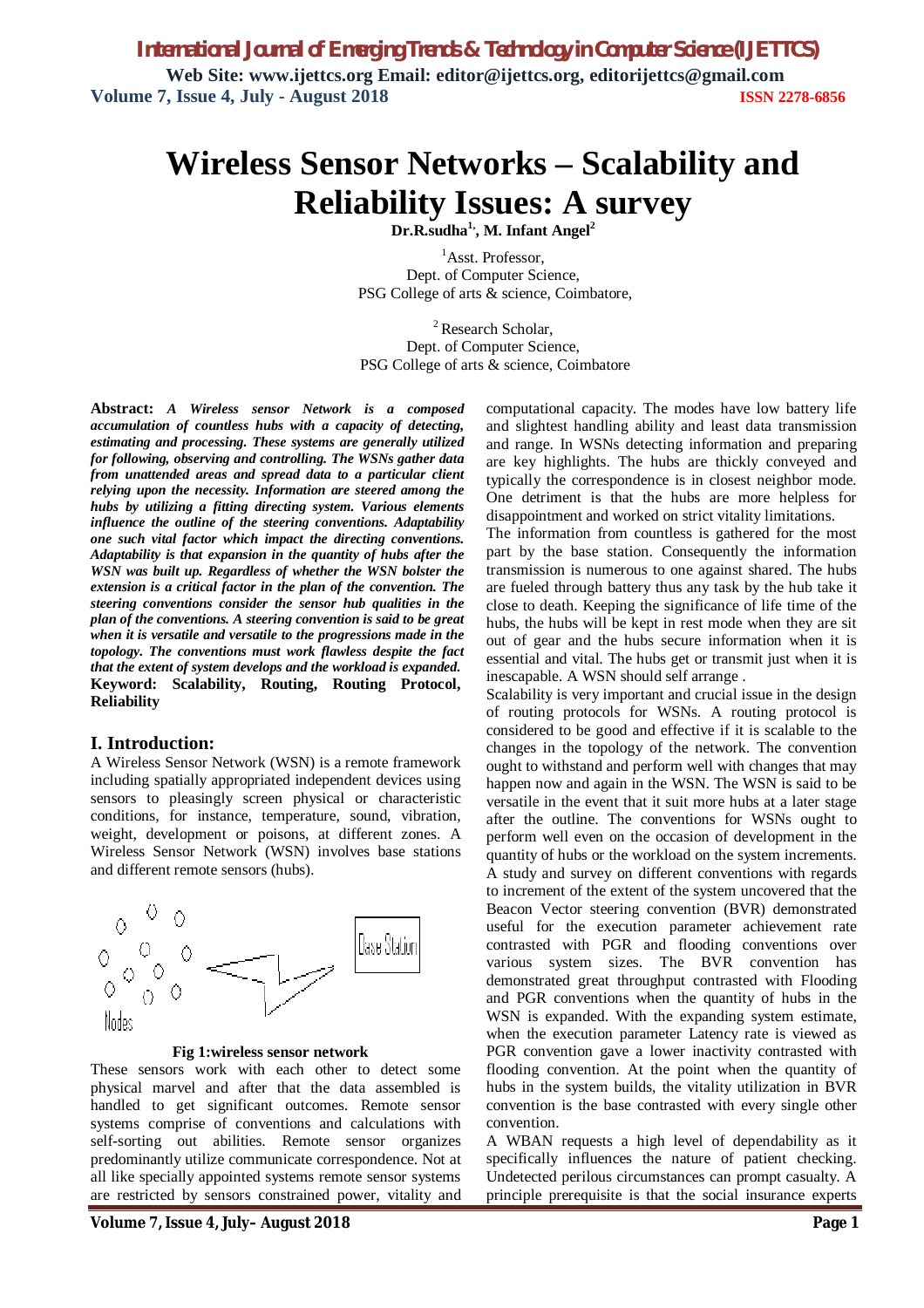## *International Journal of Emerging Trends & Technology in Computer Science (IJETTCS)* **Web Site: www.ijettcs.org Email: editor@ijettcs.org, [editorijettcs@gmail.com](mailto:editorijettcs@gmail.com)  Volume 7, Issue 4, July - August 2018 ISSN 2278-6856**

get the checked information accurately. Therefore, unwavering quality is a critical issue in WBAN. Dependability can be estimated by the nature of the connection or by the productivity of end-to-end correspondence. Keeping in mind the end goal to meet client desires and accomplish a solid system, there are three essential qualities that any system innovation, modified administration and convention needs to address: adaptation to non-critical failure, QoS and security. Outlining conventions for unanticipated issues is a fundamental component of WBAN plan since it is vital that the WBAN works persistently for clients who depend on it. This requires the engineering of a WBAN and its outline methods ought to be blame tolerant.

A fault-tolerant network is the one that limits the effect of a failure, so that the fewest number of network components are affected. It is additionally worked in a way that empowers snappy recuperation when such a disappointment happens. In any case, WBAN therapeutic applications make higher desires for the nature of the conveyed benefits with respect to such applications any consistent breaks, stops, postponements or bundle misfortune could be deadly particularly in crisis. Subsequently, QoS turns into a regularly expanding prerequisite of WBAN. Solid QoS could be gained by proposing all around planned conventions that would priorities be able to arrange movement. Dependable QoS additionally implies that that all bundles land on time and in their right request. This requires systems that keep away from or could oversee movement clog. System transfer speed measures the limit of the medium to convey information that is the measure of transmitted data through the channel amid a particular time

#### **II. Literature survey:**

In the survey John D. Owens,et al., [2004] has explained his work using routing algorithm. Ongoing advances in sensor systems have created steering calculations and pressure and total plans that enable these systems to utilize their restricted assets, especially control, generally effectively. As sensor systems develop and sensor hubs end up less expensive, conveyed sensor systems will include more hubs. This work looks at the adaptability conduct of directing and pressure calculations as the quantity of hubs in a sensor organize increments. They show the more drawn out lifetimes of bunched directing calculations as they increment in estimate, the predominant spatial circulation of hub passings in progressive grouped and high-pressure multi jumps steering calculations.

Seung-Jong Park, et al.,[2004] analyzed the problem of reliable sink-to-sensors data delivery. We first identify several fundamental challenges that need to be addressed, and are unique to a wireless sensor network environment. They proposed an adaptable system for solid downstream information conveyance that is particularly intended to both address and use the attributes of a remote sensor organize, while accomplishing the unwavering quality in a proficient way. Through ns2 based recreations, we assess the proposed system.

Eiko Yoneki and Jean Bacon, et al.,[2005] examined about the ongoing patterns in remote sensor arrange explore including a diagram of the different classes of WSN, an overview of WSN advancements and a dialog of existing examination models and industry applications. We center around middleware innovation, and portray subtle elements of some current research models, at that point address difficulties and future viewpoints on the middleware. This examination features that middleware needs to give a typical interface to different utilitarian parts of WSN: recognition and information accumulation, flag preparing, information collection, and notice. By coordinating detecting, flag handling, and correspondence works, a WSN gives a characteristic stage to various leveled data preparing.

Arash Nasiri Eghbali, et al., [2007] proposed SLTP, a Scalable Lightweight Time-synchronization Protocol for wireless sensor networks. By utilizing latent grouping and straight relapse SLTP can diminish the vitality utilization of system hubs and furthermore diminish the overhead of making and keeping up the bunches. Besides SLTP utilizes straight relapse to process the time. Thusly, it can figure the clock skew and balance between every hub and its group head with a specific end goal to evaluate the neighborhood time of remote hubs later on or the past. By this they can increase impressive enhancements in control utilization, exactness and versatility in contrast with comparative calculations.

Lubna K.Alazzawi, et al., [2008] discussed about Scalability of directing conventions utilized as a part of remote sensor systems (WSNs) is a basic issue because of the greatly high hub numbers and moderately high hub thickness. A decent steering convention must be versatile and versatile to the adjustments in the system topology. Accordingly conventions must perform well as the system becomes bigger or as the workload increments. In this paper, we played out a scientific check and the assessment for proposed adaptable property of a given WSN has been figured. This calculation demonstrated the impediment and capacity of the WSN adaptability and particularly to flood and SPIN convention.

Ameesh Pandya, et al., [2008] analyzed the present scalability of wireless sensor network. Individual nodes will have some combination of sensing, signal processing and communications capability and may self-organize for a variety of cooperative sensing and communication tasks, subject to resource constraints such as energy and bandwidth. They consider the circumstances under which sensor networks can be scalable. The key attribute is a localization of the source destination distribution, achievable through localized processing. They demonstrate that exceptionally straightforward techniques, viz., choice of the nearest sensor or gathering of sensors, are adequate to accomplish versatility when contortion is allowed for point sources. At the point when spatial contortion is allowed, systems are additionally versatile when detecting conveyed marvels.

L. Alazzawi and A. Elkateeb, et al., [2008] implemented in steering conventions for remote sensor systems are reenacted and their exhibitions are assessed to decide their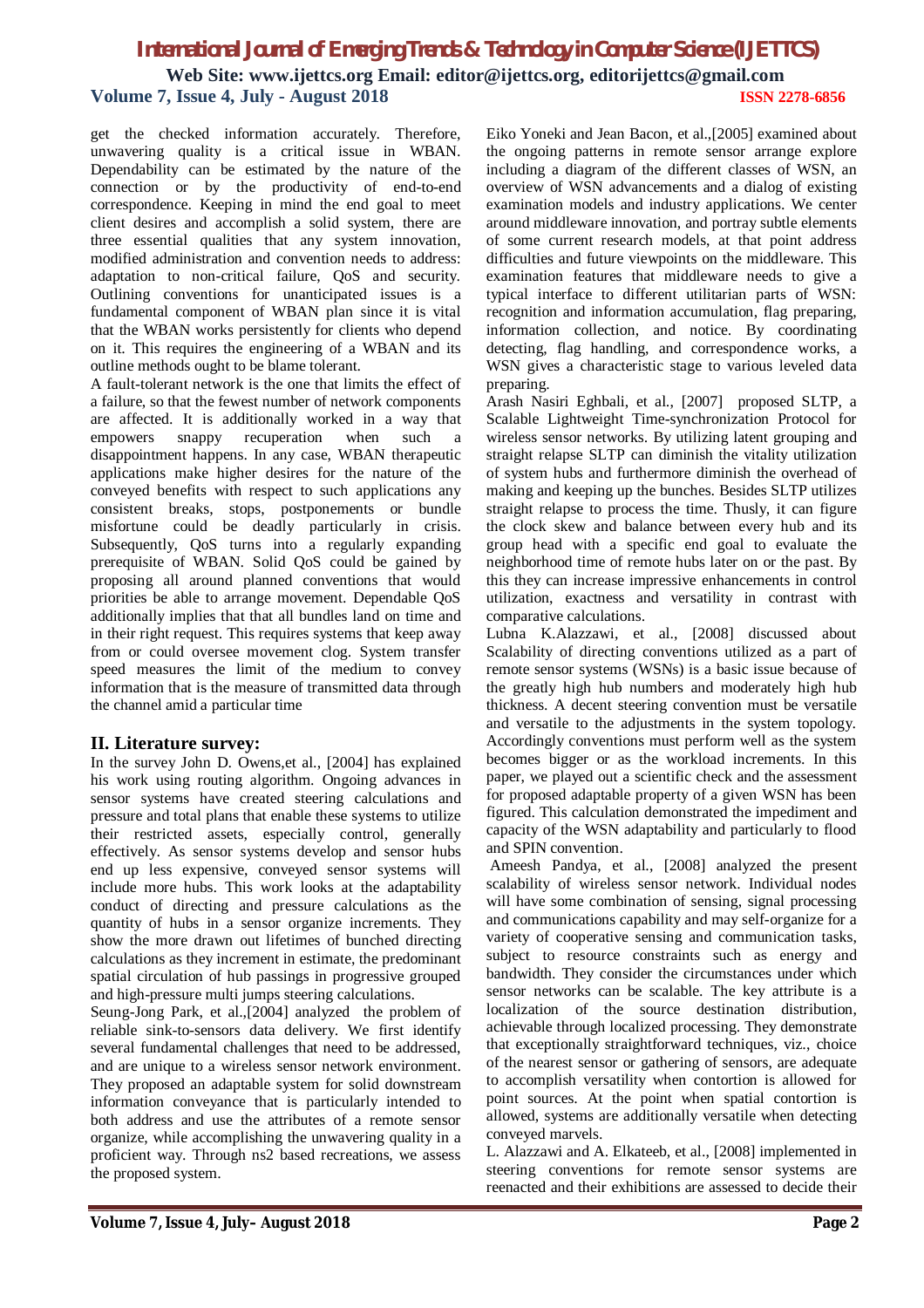# *International Journal of Emerging Trends & Technology in Computer Science (IJETTCS)*

**Web Site: www.ijettcs.org Email: editor@ijettcs.org, [editorijettcs@gmail.com](mailto:editorijettcs@gmail.com)  Volume 7, Issue 4, July - August 2018 ISSN 2278-6856**

ability for supporting system adaptability. In this work, three WSN conventions, to be specific, BVR, PGR, and FP were recreated utilizing advance remote sensor test system A few tests were done utilizing distinctive system parameters of WSNs. The execution of various directing conventions is estimated to decide the most effective one for the versatility. After evaluating several metrics which are throughput, latency, energy consumption,

Prasanna Sridhar, et al., [2009] clarified the property of scalability for a given system indicates the ability of a system or a subsystem to be modified with changing load on the system. For a sufficiently large complex system, there are several factors that influence the ability of the system to scale. It is necessary to incorporate solutions to these factors in the design for scalability of a given system. In this work, they discuss such design principles to handle the key factors that influence the scalability of large complex systems. Specifically, they explain the design and implementation of simple, innovative, and relatively less expensive methodology to guarantee that a large complex system such as network of sensors is scalable under varying load conditions.

J.V. Capella, et al., [2009] discussed the major problem for most of wireless sensor networks applications is the scalability. In this work they propose a new architecture called EDETA (Energy-efficient adaptive hierarchical and robust Architecture) optimized to save node's power. This design is scalable and appropriate for heterogeneous and homogeneous remote sensor systems, bolsters single or different sinks. The proposed protocol is able to auto configure, and it is based on two-levels hierarchical architecture. The lower level is based on cluster organization, while the upper one is formed as a dynamic tree of clusters heads to send the data to the sink.

In the survey Xiang Gao, et al., [2009] has explained his work using multi hop routing algorithm. Wireless sensor networks (WSN) including large quantity of small sensor nodes with low-power energy consumption can effectively extend its life-span. However, the performance of WSN is affected by the environment. In this work, they devise a new multi-hop routing algorithm clustering sensor nodes into groups to minimize the total energy consumption and improve scalability of the WSN. The proposed algorithm optimizes the intensity distribution of the cluster heads(CHs) when introducing the model of Verona-Structure trees.

Ali Peiravi, et al., [2009] discussed Ambulatory observing and social insurance utilizing remote sensor systems is a functioning region of connected research.The general system topology utilized for remote body territory systems is the star topology with the sensor hubs sending their information to a focal handling hub for information combination. Reliability of these networks is very important since they deal with human life. Reported applications have had performance and reliability problems.In this paper, a few announced uses of remote body region systems are explored and the unwavering quality of an example WBAN is figured.

Lejiang Guo, et al., [2010] analyzed the implementation and existing issues in LEACH. Particularly for hub vitality

and the system lifetime, it proposes a vitality productive directing calculation in view of cycle-exchanging group head. It enhances hub vitality productivity, adjusts vitality utilization of all sensor hubs, upgrades dependability of information transmission and delays arrange lifetime in contrast with LEACH. Additionally, the convention builds the adjust of vitality dispersal, versatility and unwavering quality of WSN.

Dhaval K. Patele, et al.,[2011] discussed on the communication routing protocol which has impact on network lifetime and scalability. The sensor network lifetime is a function of energy. LEACH (Low-Energy Adaptive Clustering Hierarchy) as routing protocol of sensor network for energy conservation. Simulation shows the performance on node density and cluster-head percentage of LEACH protocol. Scalability and cluster variation improve the network lifetime by analyzing to the respect of alive node ,simulation time, energy and data

Vijay Kumar,et al.,[2011] examined a Markov model for reliability using different types of Sensors and spares that replace sensors in case failure occurs. The essential thought in this paper is to address and investigate the unwavering quality issues to gadget a dependable and adaptation to non-critical failure show for a sensor arrange framework. We analyzed the model in terms of reliability and MTTF (Mean-Time-To-Failure). Our exploration work center around the component for giving an option of an excess system by supplanting the broken sensor with the accessible extras.

Long Cheng, et al., [2011] evaluate in large-scale sensor networks, grouping sensor nodes into clusters has been considered as an effective way to achieve network scalability and robustness. Broadcasting over bunch heads (CHs) is frequently fundamental for directing conventions to set up courses in group based remote sensor systems (WSNs), e.g., scattering information to a portable sink or flooding information driven questions sent by a sink. In any case, between bunch correspondence between CHs has not been adequately explored in the current writing. In this work, they center around adaptable and vitality proficient telecom over CHs in multi bounce bunch based WSNs, where an immediate connection between CHs isn't really accessible. They display a disseminated heuristic convention, named BOCH, to enhance the versatility and vitality productivity of between bunch correspondence when playing out the telecom benefit over CHs.

Azlan Awang, et al., [2011] implemented a large scale single-sink WSNs, number of hops to reach the sink increases. This causes an issue to the scalability of access and routing protocol for WSNs which is affected by the topological changes and number of nodes in the network. Due to an increasing number of hops, nodes close to the sink deplete their energy quickly. As the network size grows, the length of multi hop paths increases and causes the above issues more defiant. Thusly, various sinks utilization shows up as an answer for expansive scale sensor systems. In this work, they propose to use node's minimum path loss and sinks 1-hop neighbours residual energy for guiding nodes to shuffle data packets among the sinks. Utilizing this system, hubs evade from sending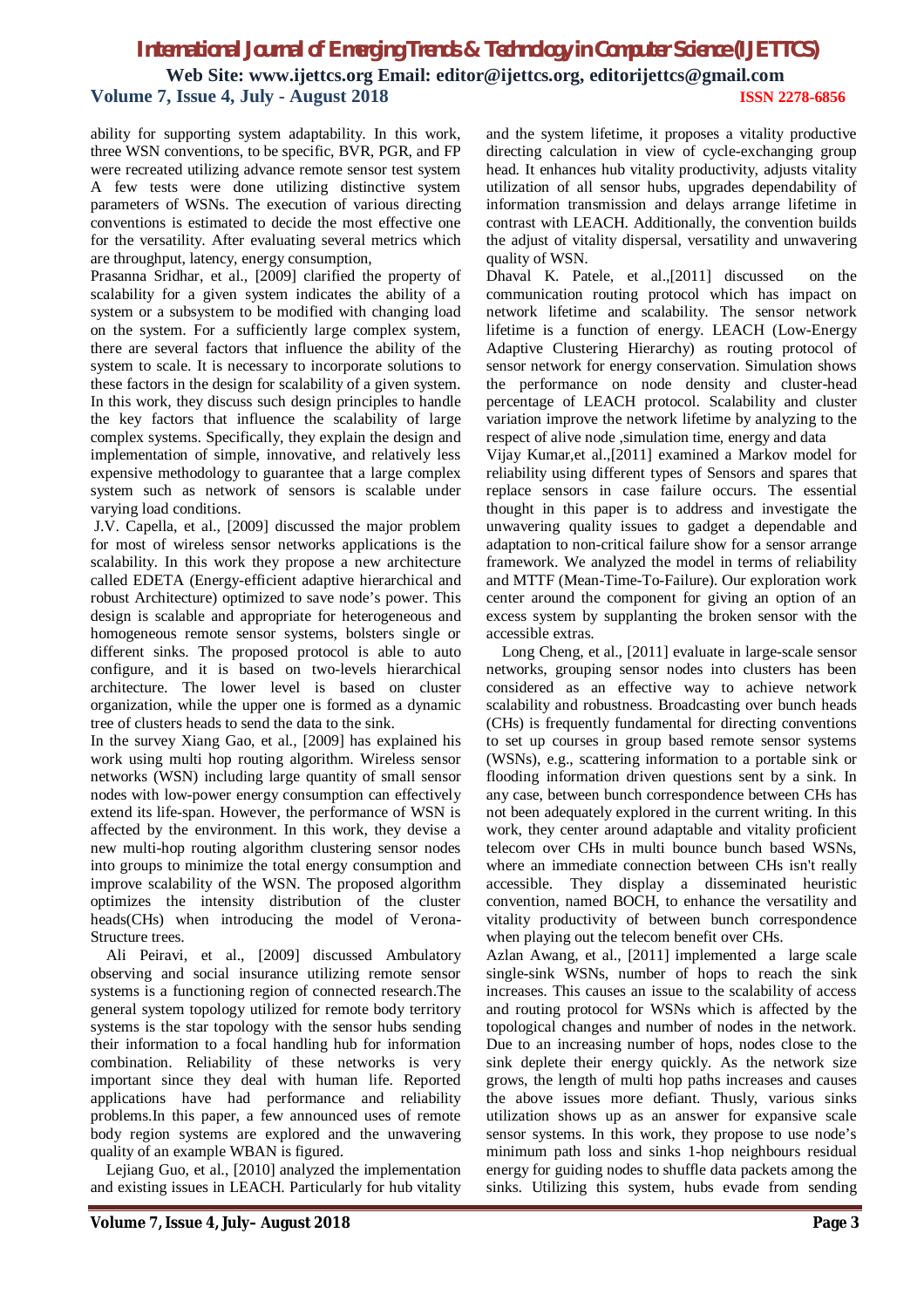# *International Journal of Emerging Trends & Technology in Computer Science (IJETTCS)* **Web Site: www.ijettcs.org Email: editor@ijettcs.org, [editorijettcs@gmail.com](mailto:editorijettcs@gmail.com)  Volume 7, Issue 4, July - August 2018 ISSN 2278-6856**

information bundles toward the 1-bounce neighbors that are going to drain their vitality and accordingly, enhancing the adaptability.

R.sudha ,et al., [2016] discussed the proposed scheme, a cluster-tree routing architecture for sensor nodes is created by using centralized and cluster based techniques. The proposed method utilizes K-NN to calculate the distances between the sensor nodes and account for the residual energyby selecting the appropriate CH nodes. The main reason is that the routing structure is improved by using KNN based clustering in the proposed scheme. The transmission distance between two nodes is reduced considerably. Hence, the transmission power is lowered. From the simulation results, it is clear that our proposed scheme not only achieves the appropriate performance level with respect to the energy consumption and network lifetime for the wireless body sensor networks but also is suitable for large-scale sensing and detecting environments.

Ahmed E.A.A. Abdulla, et al., [2011] dissected the versatility confinements of ordinary steering calculations and contrast them with those of our as of late proposed Hybrid Multi-jump directing (HYMN)

Hyung-Sin Kim, et al., [2012] discussed the design of network joining algorithms that can construct a large scale cluster-tree structured WSN with maximal node connectivity. A new node willing to join as a router selects its parent node among neighbour routers which are closer to the network coordinator than itself, reducing the waste of network depth. The parent hub chooses confined hubs first as its tyke switches, mitigating the systems administration predisposition issue.

Waqar Ahmed, et al., implemented a higher-order-logic formalization of series, parallel and parallel-series RBDs. These RBDs are then used to do the formal reliability analysis of the end-to-end (e2e) data transport mechanism, and the Event to Sink Reliable Transport (ESRT) and Reliable Multi-Segment Transport (RMST) data transport protocols.

Kashif Saleem, et al., [2015] analyzed the adaptability and steadiness of the ACO-based steering convention BIOSARP against the issues caused by gaps in WSNs. System test system 2 (ns-2) is used to play out the examination. Discoveries obviously exhibit that BIOSARP can productively keep up the information bundle steering over a WSN before any conceivable gaps issues, by changing information sending to the most ideal neighboring hub.

R.sudha et al[2016] discussed in this paper devised a new biometric fusion based trusted anonymous secured routing protocol which assures prevention against such attacks. More specifically, the route request packets were authenticated by an iris fused with DNA coding to generate a dynamic complex group signature and to secure beside possible active attacks exclusive of presenting the node identities. In addition this work also prevented revealing real destination to intermediate nodes by adapting keyencrypted pairing onion. Simulation results confirmed the efficacy of the projected BFTASR protocol with enhanced performance as evaluated with the existing protocols.

Muhammad AdeelMahmood, et al., [March 2015] this paper presents a survey on reliability protocols in WSNs. We review several reliability schemes based on retransmission and redundancy techniques using different combinations of packet or event reliability in terms of recovering the lost data using hop-by-hop or end-to-end mechanisms. We further analyze these schemes by investigating the most suitable combination of these techniques, methods and required reliability level in order to provide energy efficient reliability mechanism for resource constrained WSNs. This paper also proposes a 3D reference model for classifying research in WSN reliability, which will be used to perform in-depth analysis of the unexplored areas.

R.sudha et al [2017] analyzed this paper is proposed to generate a secure key by using retina biometric technique since retina is unique and reduces the duplication. A system designed to provide by means of verification BFTASR routing protocol is a more feasible and providing a high security than other techniques. The overall performance shows that proposed scheme achieves high throughput and packet delivery ratio is provided by authorized node of WBAN and decreases the average end to end delay.

#### **VI. Conclusion:**

Scalability is one of the important concepts necessary in more effectively implementing and analyzing large, complex, independent, heterogeneous and autonomous systems working cooperatively. When systems interact (and often cooperate and coordinate) with each other to address the defined high level objectives, the performance of the entire combination of such systems could degrade due to optimization, autonomy, etc. Scalability is the key factor which assumes a vital part in planning the Wireless Sensor Network. The system ought to dependably be versatile to adjust to the recently entered hub in the system **References**:

- [1].D. Liu, P. Ning, W. Du, 'Detecting malicious beacon nodes for secure location discovery in wireless sensor networks", in: Proceedings of the 25th IEEE International Conference on Distributed Computing Systems (ICDC'05), 2005.
- [2] A. Srinivasan, J. Teitelbaum, J. Wu, DRBTS:" Distributed reputation based beacon trust system", in: Proceedings of the 2nd IEEE International Symposium on Dependable, Autonomic and Secure Computing (DASC'06), 2006, pp. 277–283.
- [3] S. Capkun, J.-P. Hubaux, "Secure positioning of wireless devices with application to sensor networks", in: Proceedings of the IEEE INFOCOM'05, 2005.
- [4] L. Lazos, R. Poovendran, S. Capkun, ROPE: "robust position estimation in wireless sensor networks", in: Proceedings of the IPSN'05, 2005.
- [5] N.B. Priyantha, H. Balakrishnan, E.D. Demaine, S. Teller, "Mobile assisted localization in wireless sensor networks", in: Proceedings of the IEEE INFOCOM, Miami, FL, 2005.
- [6] S. Ganeriwal, D. Ganesan, H. Shim, V. Tsiatsis, B. Srivastava," Estimating clock uncertainty for efficient duty-cycling in sensor networks", in: Proceedings of